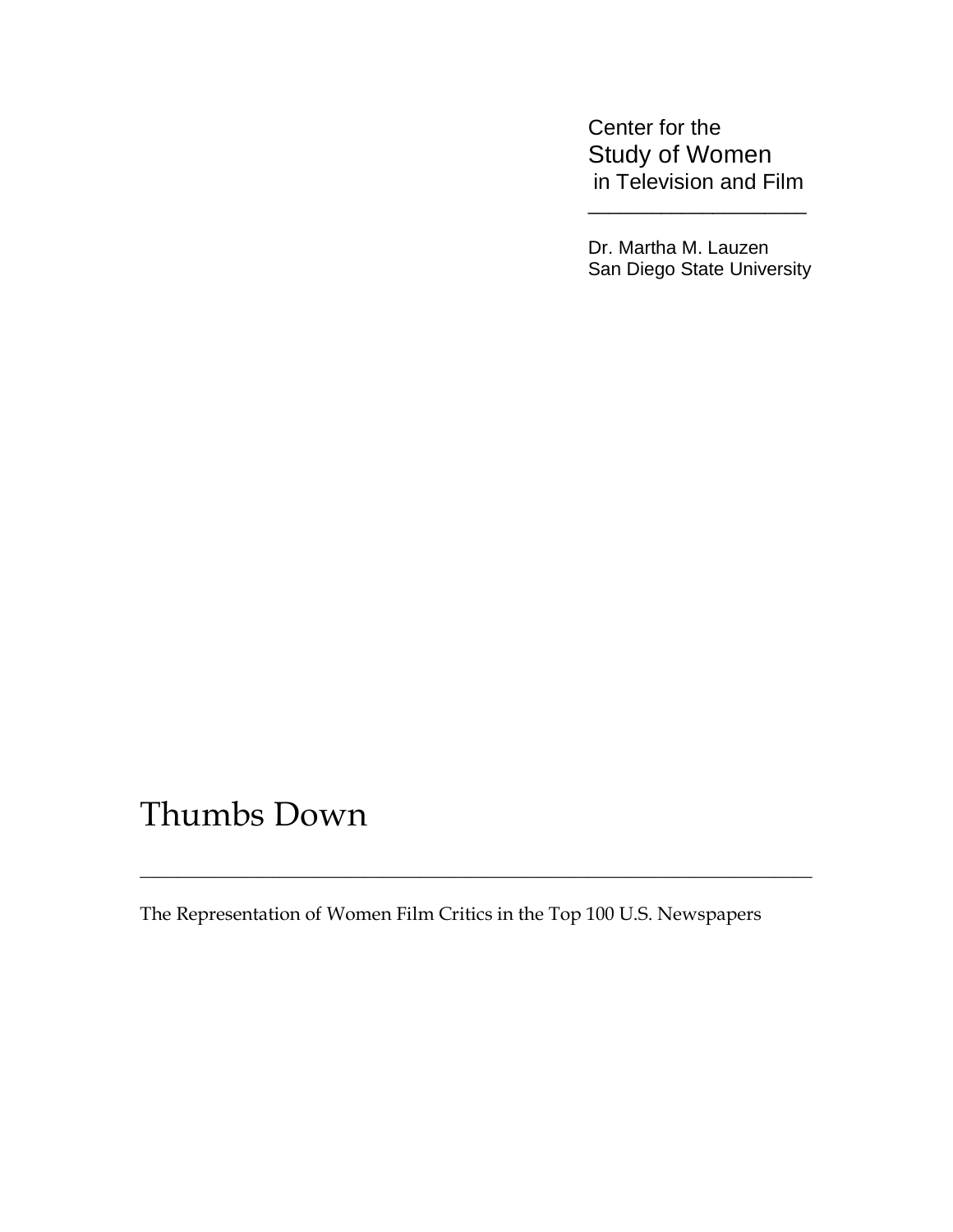# Introduction

\_\_\_\_\_\_\_\_\_\_\_\_\_\_\_\_\_\_\_\_\_\_\_\_\_\_\_\_\_\_\_\_\_\_\_\_\_\_\_\_\_\_\_\_\_\_\_\_\_\_\_\_\_\_\_\_\_\_\_\_\_\_\_\_

 Contrary to the myriad prognostications of media observers and writers, film criticism is not dead. It is, however, hurtling into a new era in which professional critics share space with amateurs, and credentialed journalists find multiple platforms for their reviews. Through web sites such as *Rotten Tomatoes* and *Metacritic*, formerly print-only film critics and writers now supplement their traditional audience with a whole new generation of on-line readers.

 A number of these critics have noted the incredibly low numbers of women filmmakers and female protagonists in major studio films. Commenting on the dearth of women directors and lead characters in films released during the summer of 2008, *New York Times* critic Manohla Dargis opined, "Welcome to the new, post-female American cinema" ("Is There a Real Woman in this Multiplex?", May 4, 2008, p. 3). The fact that males dominate the business and art of filmmaking is well documented. According to the latest *Celluloid Ceiling* report, women comprised a scant 15% of all directors, writers, producers, editors, and cinematographers working on the top 250 films of 2007 ("The Celluloid Ceiling: Behind-the-Scenes Representation of Women on the Top 250 Films of 2007," Martha M. Lauzen). In addition, female characters comprised only 28% of all characters in the top 100 films of 2002. However, little is known about the sex of those writing reviews and whether this influences the nature of their reviews. This report seeks to fill this void by asking some basic questions about women's representation in the ranks of those individuals who write about film in the United States.

 This study examined film reviews for theatrical releases written in the top 100 U.S. daily newspapers (by circulation) from October 22, 2007 through December 25, 2007. A list of these newspapers can be found in the Appendix.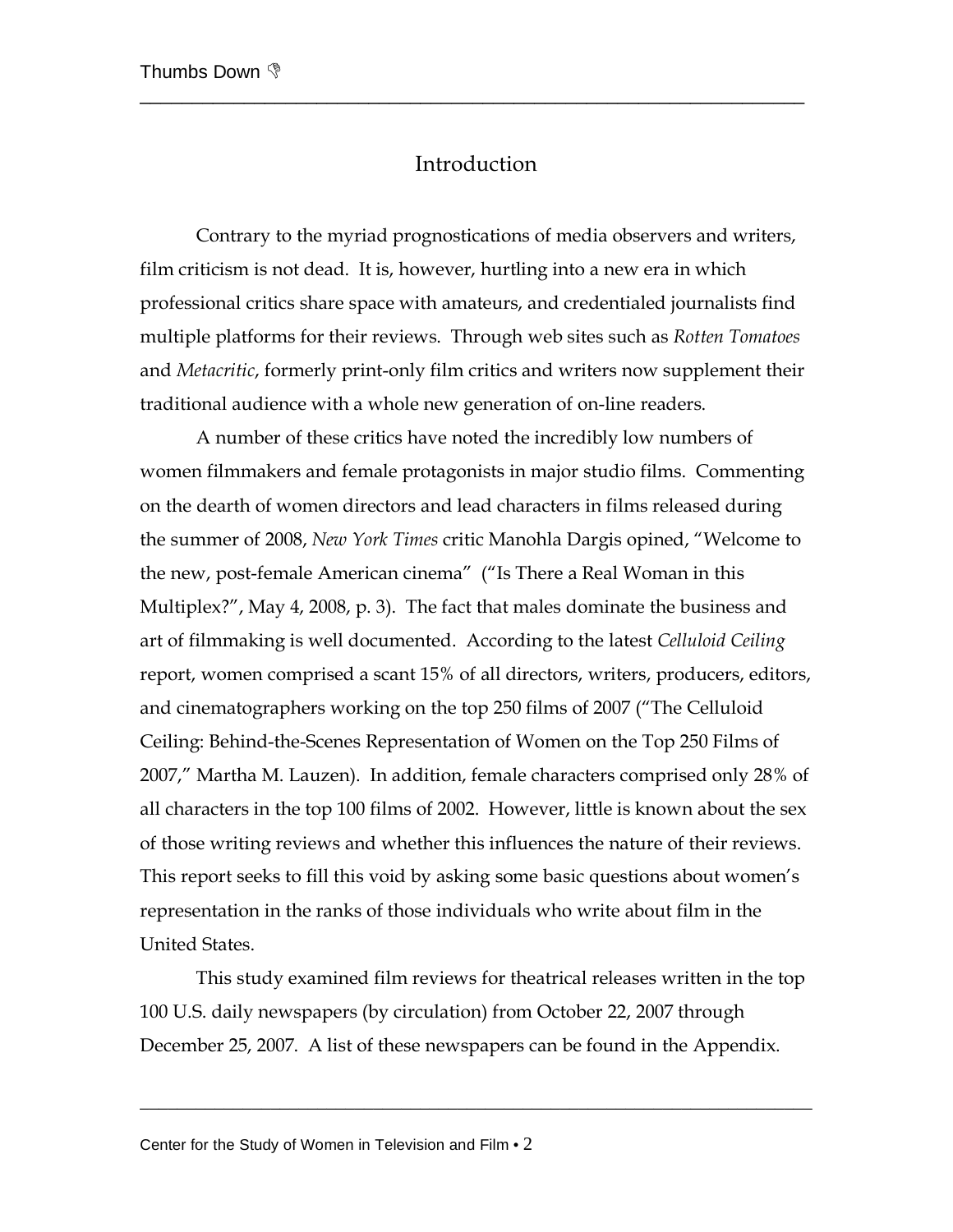The sample included reviews written by film critics; other types of critics including those for television, music, and popular culture; staff reporters; and freelancers. In addition to tracking the overall numbers of reviews written by these individuals for the top 100 newspapers, one randomly selected review by each individual who wrote during the study period was chosen for additional analysis. These reviews were analyzed for length (number of sentences) and nature of the review (number of positive, negative, or mixed/neutral sentences).

\_\_\_\_\_\_\_\_\_\_\_\_\_\_\_\_\_\_\_\_\_\_\_\_\_\_\_\_\_\_\_\_\_\_\_\_\_\_\_\_\_\_\_\_\_\_\_\_\_\_\_\_\_\_\_\_\_\_\_\_\_\_\_\_

# Findings

 During the fall of 2007, 186 individuals wrote 2,365 film reviews for theatrical releases appearing in the top 100 daily newspapers in the United States with a combined circulation of approximately 28,215,000 readers. However, because the majority of these reviews also appear on the Internet, the reach and influence of the writers included in this study are far greater than the circulation numbers indicate. According to the *Rotten Tomatoes* website, over 7 million readers visit the site each month.

Approximately one-quarter (26%) of the newspapers in the study had no women **or** men writing film reviews during the study period. It is not known whether the absence of film reviews in these newspapers is the result of recent budget cuts or long-standing policies regarding news content. Numerous media reports have documented the recent cutbacks at newspapers nationwide. Writing for *Variety*, Anne Thompson noted, "Over the past two years, newspapers have forced out or pushed into early retirement some 28 critics" ("Crix' Cachet Losing Critical Mass," April 7-13, 2008, p. 12). *Los Angeles Times* columnist Patrick Goldstein observed, "Seeing their business model crumble, many newspapers simply have decided they can't afford a full range of critics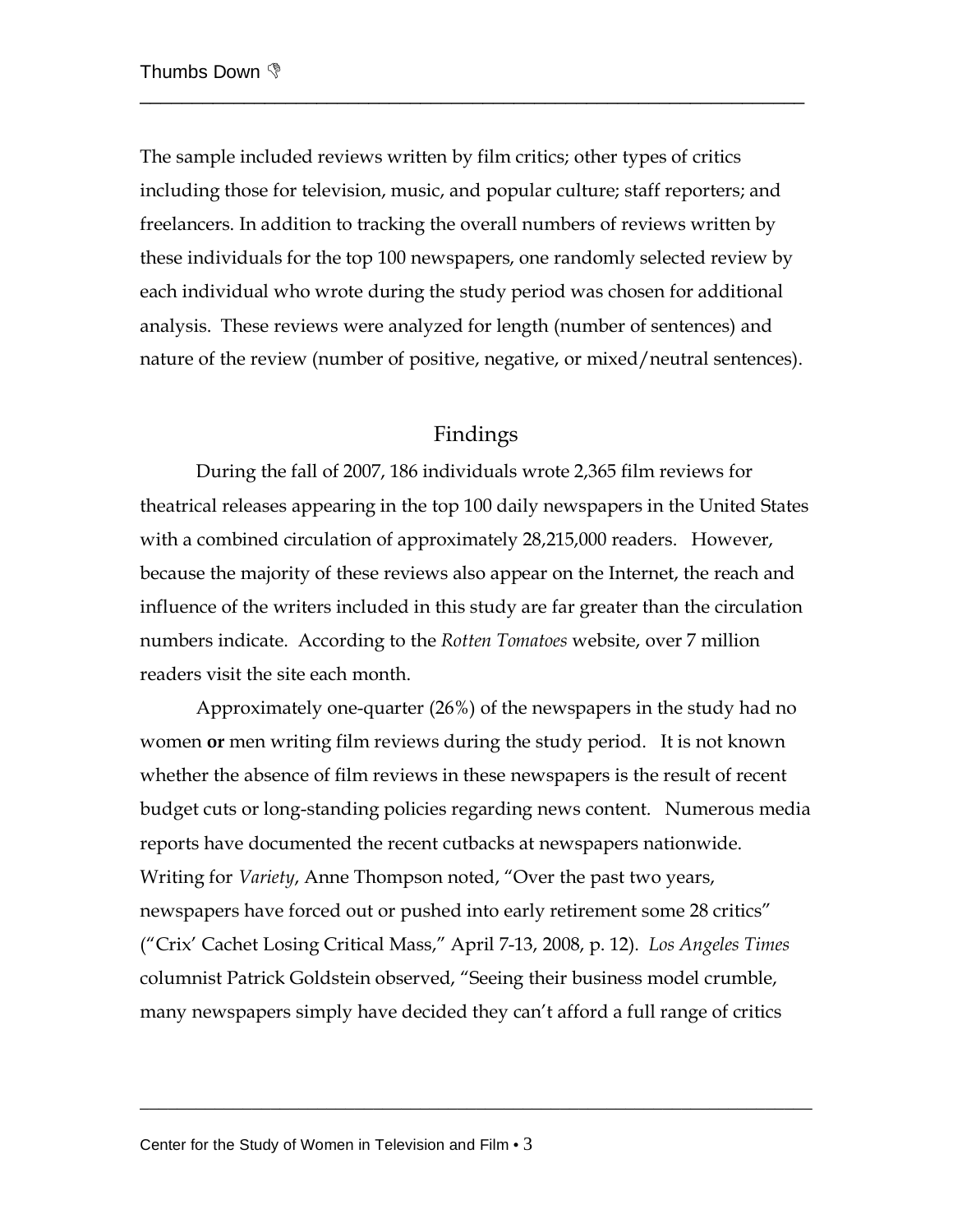anymore" ("Are They Still Relevant? Everyone's a Critic," April 8, 2008, pp. E1, E4).

\_\_\_\_\_\_\_\_\_\_\_\_\_\_\_\_\_\_\_\_\_\_\_\_\_\_\_\_\_\_\_\_\_\_\_\_\_\_\_\_\_\_\_\_\_\_\_\_\_\_\_\_\_\_\_\_\_\_\_\_\_\_\_\_

 Of the newspapers featuring film reviews in the fall of 2007, 47% had no reviews written by women critics, writers or freelancers. In contrast, only 12% had no reviews written by men critics, writers or freelancers. Overall, 70% of the individuals reviewing theatrical film releases in Fall 2007 were male and 30% were female. In addition, men wrote significantly more film reviews than women. Men wrote an average of 14 film reviews. Women wrote an average of 9 film reviews.

These imbalances may be slightly tempered by the fact that women critics, writers, and freelancers wrote for newspapers with marginally higher circulations. The average circulation size of newspapers with women writing reviews was 348,530. The average circulation size of newspapers with men writing reviews was 294,760.

In addition, women and men wrote reviews of equal length. Reviews written by both women and men averaged 23 sentences.

In sum, more men than women write film reviews in the nation's top circulation newspapers, and men write more reviews than women on average. Women work for newspapers with slightly larger circulations and their reviews are the same length as men's.

Overall, these findings suggest that film criticism in this country's newspapers is largely a male enterprise, echoing the heavy male dominance behind the scenes and on-screen in the film industry.

#### *Sex of Reviewers and Job Titles*

 Men outnumbered women in every job title category considered in this study. Seventy seven percent (77%) of film critics were male and 23% were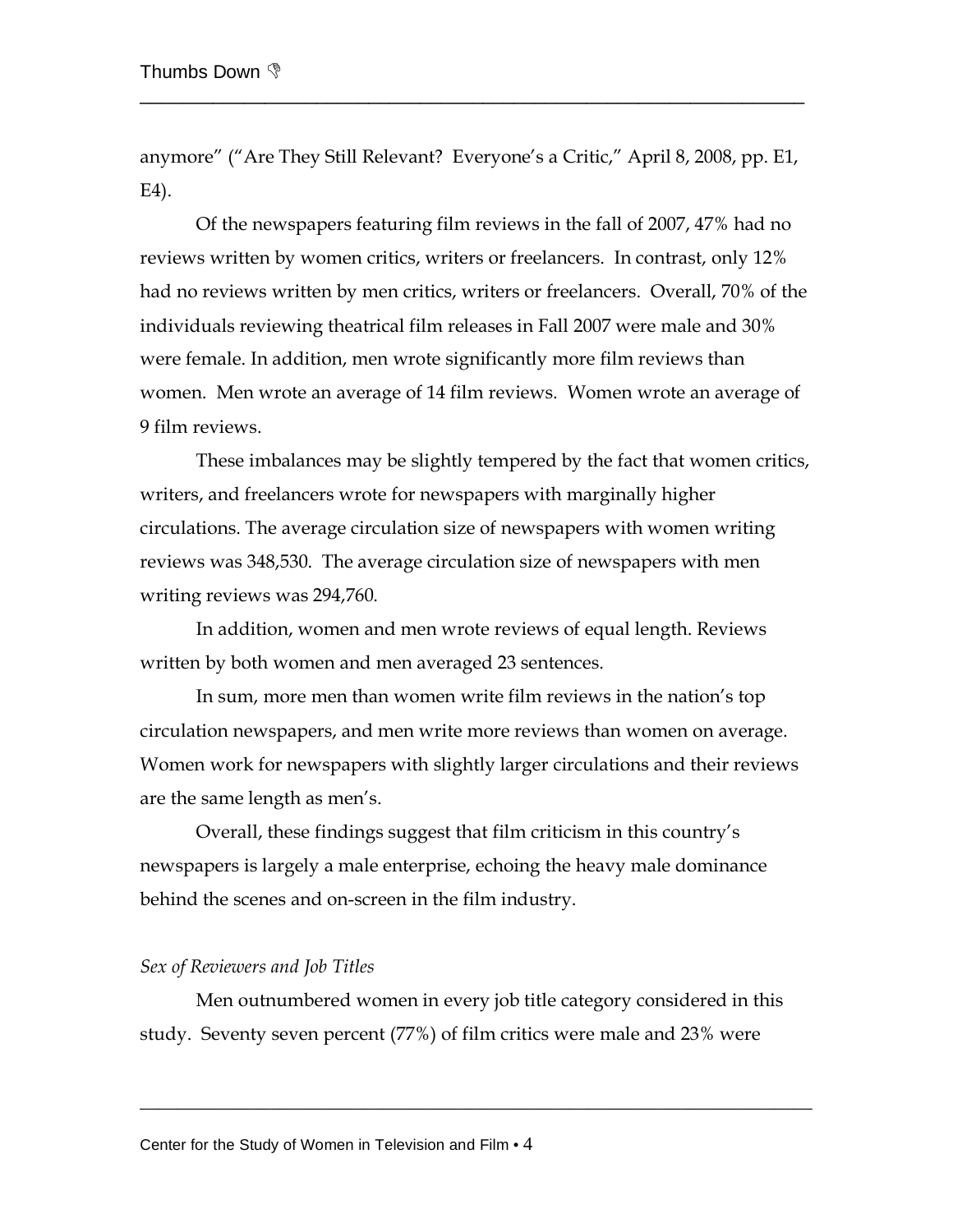female. Sixty eight percent (68%) of staff writers were male and 32% were female. Eighty four percent (84%) of other types of critics (e.g., television, theatre) writing film reviews were male and 16% were female. Sixty one percent (61%) of freelancers were male and 39% were female (see Figure 1).

\_\_\_\_\_\_\_\_\_\_\_\_\_\_\_\_\_\_\_\_\_\_\_\_\_\_\_\_\_\_\_\_\_\_\_\_\_\_\_\_\_\_\_\_\_\_\_\_\_\_\_\_\_\_\_\_\_\_\_\_\_\_\_\_



*Figure 1. Job Title by Sex of Reviewer*

Women were most likely to hold the job title of staff writer, whereas men were most likely to hold the job title of film critic. Women writing reviews were most likely to hold the job title of staff writer (35%), followed by film critic (29%), freelancer (29%), or some other type of critic (8%). Men writing reviews were most likely to hold the job title of film critic (37%), followed by staff writer (29%), freelancer (18%), or some other type of critic (16%). These findings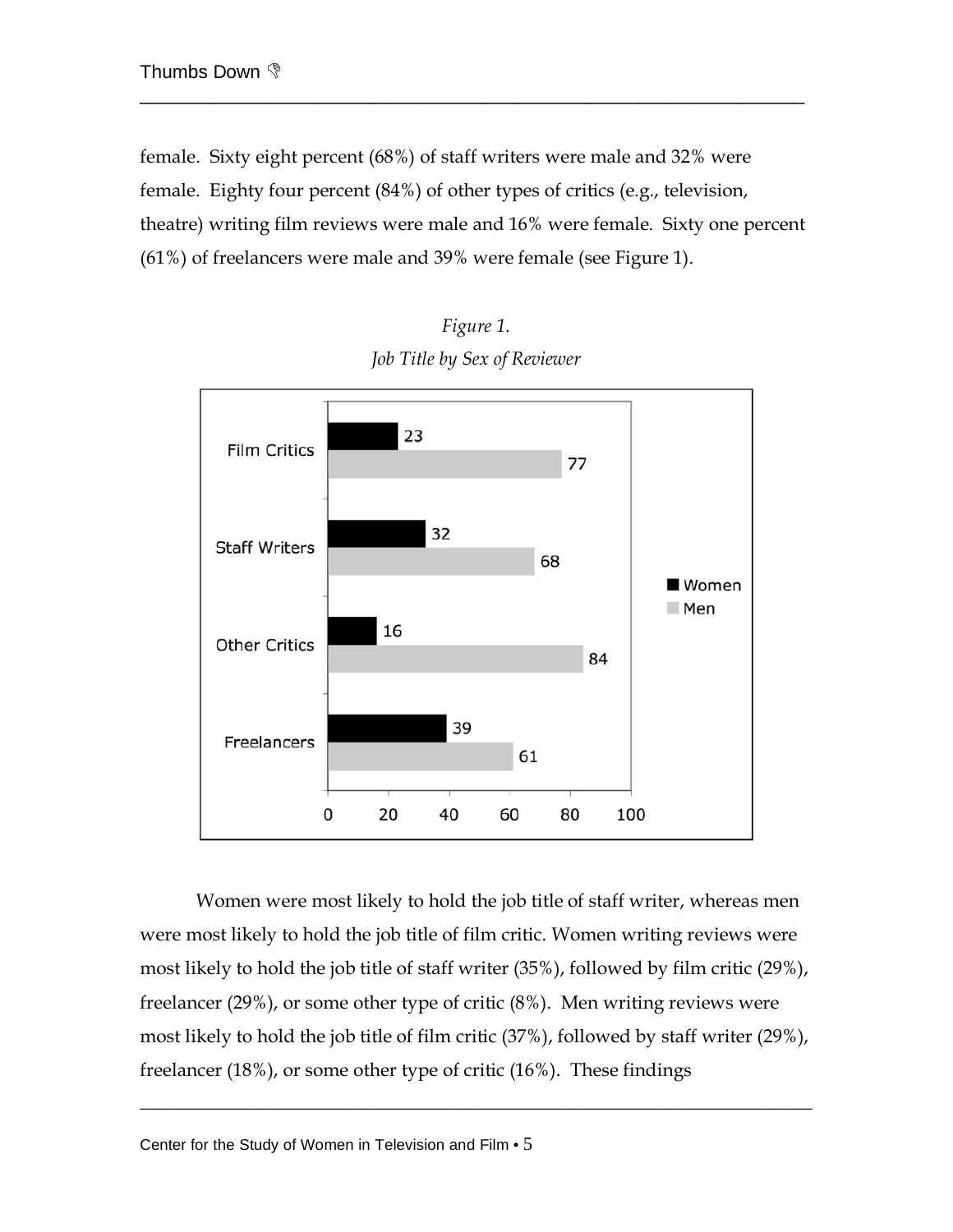indicate that men hold the higher status titles of film critic or critic in categories other than film including television critic, music critic, theatre critic, pop culture critic, and media critic. Individuals with these titles are assumed to have expertise in their given area. In contrast, the women in this study were more concentrated in the staff writer and freelancer categories. These job titles imply a jack-of-all-trades or part-time status.

\_\_\_\_\_\_\_\_\_\_\_\_\_\_\_\_\_\_\_\_\_\_\_\_\_\_\_\_\_\_\_\_\_\_\_\_\_\_\_\_\_\_\_\_\_\_\_\_\_\_\_\_\_\_\_\_\_\_\_\_\_\_\_\_

 In every job title category, men wrote more film reviews than women. Men film critics wrote an average of 25 reviews whereas women film critics wrote an average of 19 reviews. Men staff writers wrote an average of 10 reviews and women staff writers wrote an average of 6 reviews. Men critics in areas other than film wrote an average of 6 film reviews whereas women with this job title wrote an average of 3 film reviews. Men freelancers wrote an average of 7 reviews and women freelancers wrote an average of 4 reviews.

## *Sex of Reviewers and Film Genre*

 Men wrote more reviews of films in all genres than women. Men wrote 77% and women 23% of reviews about dramas. Men penned 55% and women 45% of reviews about comedies. Men wrote 57% and women 43% of reviews about romantic comedies and dramas (see Figure 2).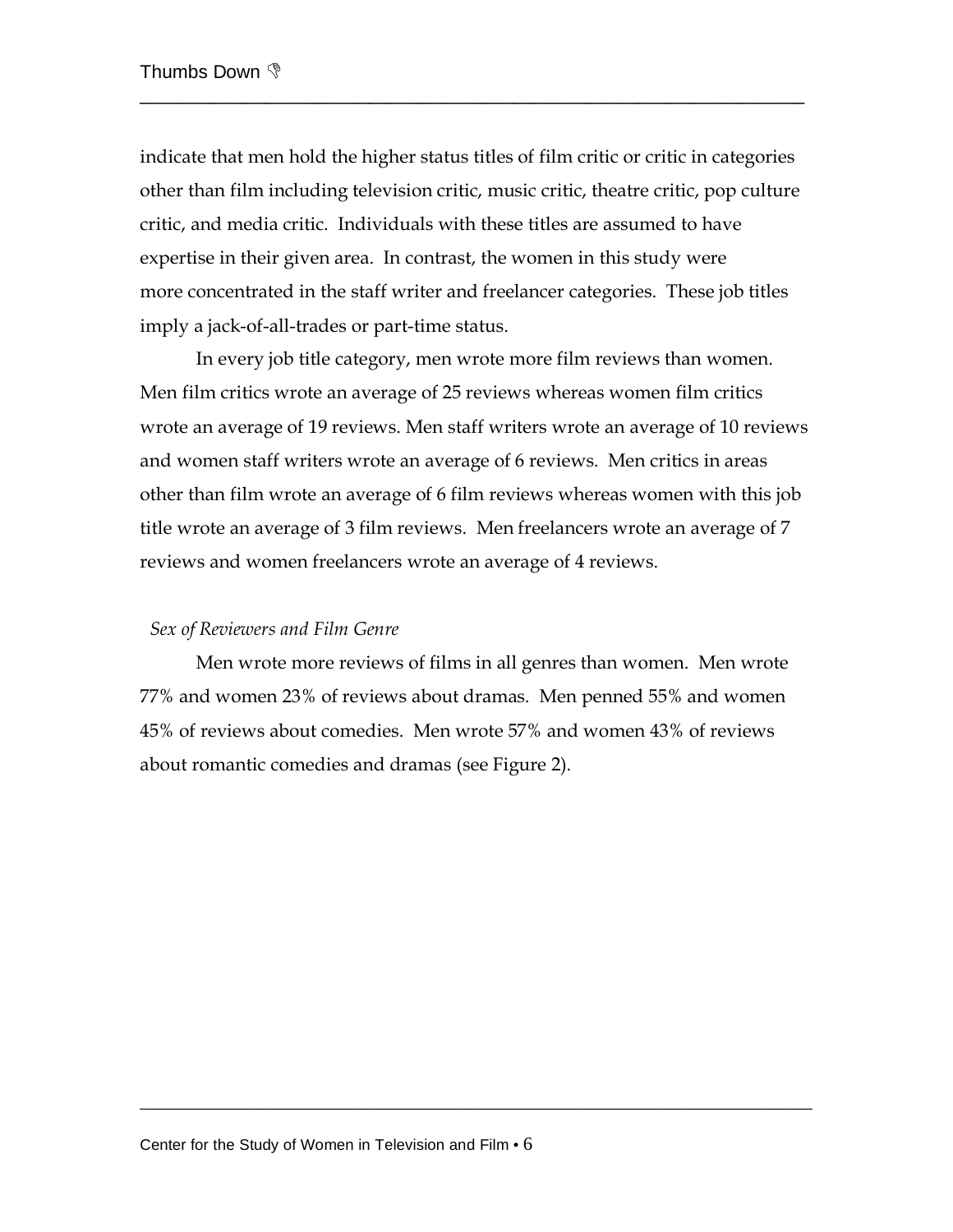

\_\_\_\_\_\_\_\_\_\_\_\_\_\_\_\_\_\_\_\_\_\_\_\_\_\_\_\_\_\_\_\_\_\_\_\_\_\_\_\_\_\_\_\_\_\_\_\_\_\_\_\_\_\_\_\_\_\_\_\_\_\_\_\_



*Genre of Films Reviewed by Sex of Reviewer* 

Romantic comedies and dramas constituted a larger proportion of the reviews written by women than by men. Sixteen percent (16%) of the reviews written by women but only 9% of the reviews written by men were about romantic comedies and romantic dramas. Twenty seven percent (27%) of the reviews written by women and 14% of the reviews written by men were for nonromantic comedies. Fifty six percent (56%) of the reviews written by women and 77% of the reviews written by men were for non-romantic dramas.

It is unclear whether women chose to review romantic comedies and dramas or if editors were more likely to assign films with romantic themes to women writers. Informal interviews with a number of the critics included in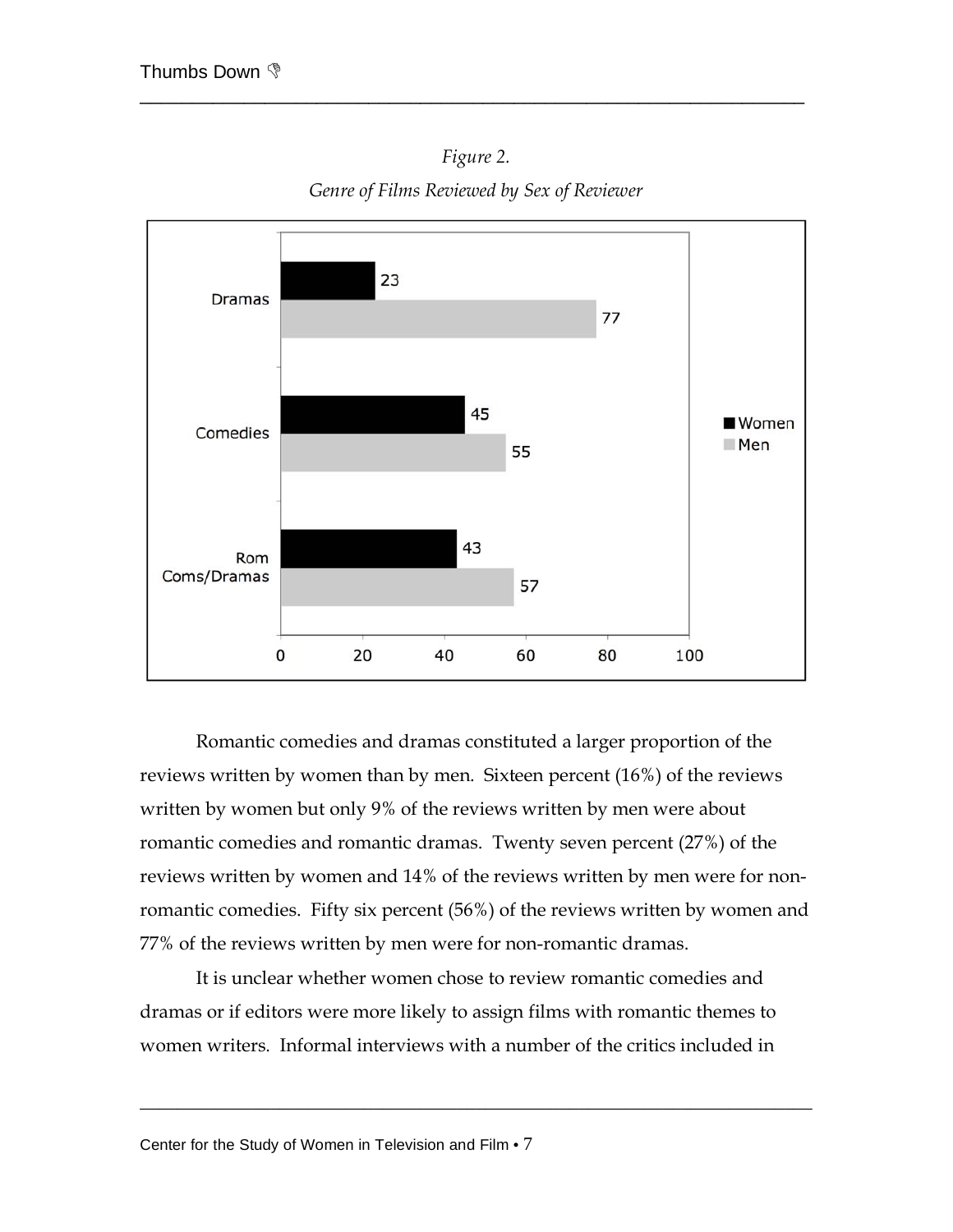this study suggest that the ratios are a likely result of reviewer choices and editorial assignments. The individuals interviewed described the assignment of film reviews as a highly collaborative process, involving input from both reviewers and editors.

\_\_\_\_\_\_\_\_\_\_\_\_\_\_\_\_\_\_\_\_\_\_\_\_\_\_\_\_\_\_\_\_\_\_\_\_\_\_\_\_\_\_\_\_\_\_\_\_\_\_\_\_\_\_\_\_\_\_\_\_\_\_\_\_

## *Sex of Filmmaker and Sex of Reviewer*

 This study considered whether women were more likely than men to review films featuring a female director. However, the number of films with female directors during the study period was so low that it prohibited statistical analysis. Thus, we combined women directors and women writers to create a women behind-the-scenes variable.

Of the reviews written by women, 22% were for films with at least one woman director or writer and 78% were for films with only men as directors and writers. Of the reviews written by men, 14% were for films with at least one woman director or writer and 86% were for films with only men as directors and writers. In other words, films with women filmmakers constituted a larger portion of the films reviewed by women than by men.

It is not clear whether women chose to write reviews of films with women directors and writers or if editors assigned these films to women writers. Informal interviews with film critics included in this study indicate that reviewer choices and editorial assignments produce the reported percentages.

## *Sex of Protagonist and Sex of Reviewer*

 This study also considered whether women were more likely than men to review films featuring a female protagonist. However, the number of films featuring a clearly identifiable female protagonist was so low that films falling in this category were combined with films featuring ensemble casts in order to conduct the statistical analysis.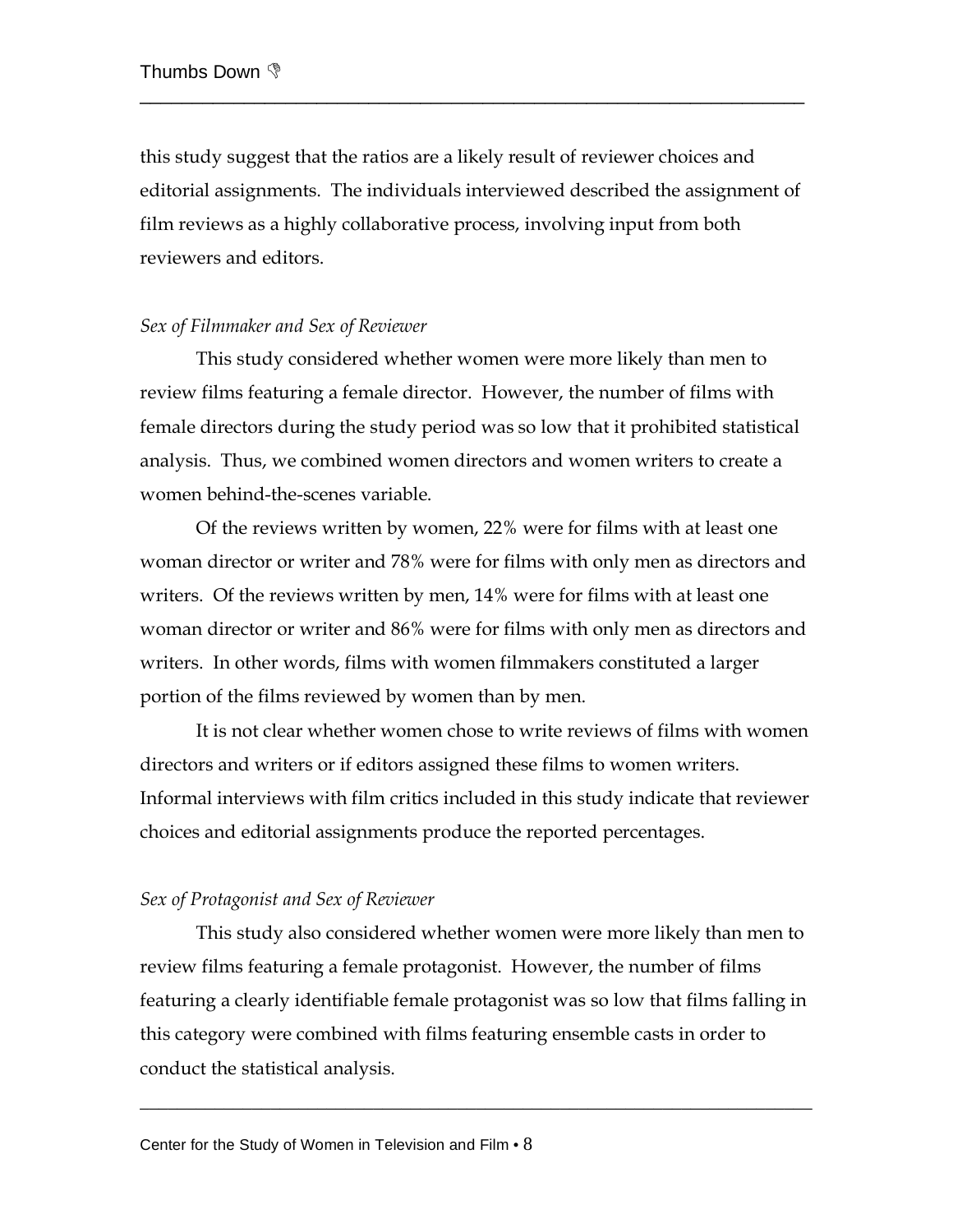Of the reviews written by women, 33% were for films featuring a female protagonist or ensemble cast and 67% were for films featuring a male protagonist. Of the reviews written by men, 18% were for films featuring a female protagonist or ensemble cast and 82% were for films featuring a male protagonist. In other words, a significantly higher percentage of films reviewed by women than men were for films featuring female protagonists or ensemble casts.

\_\_\_\_\_\_\_\_\_\_\_\_\_\_\_\_\_\_\_\_\_\_\_\_\_\_\_\_\_\_\_\_\_\_\_\_\_\_\_\_\_\_\_\_\_\_\_\_\_\_\_\_\_\_\_\_\_\_\_\_\_\_\_\_

 Once again, it is likely that these findings are due to a combination of reviewer preferences and editorial assignments.

#### *Editors of Film Critics, Writers, and Freelancers*

 This study identified the sex of the editor of the section containing film reviews. Forty nine percent (49%) of these editors were female and 41% were male. Ten percent (10%) had no section editor or the gender of the section editor was unknown.

## *Nature of Reviews and Sex of Reviewer*

Whereas the numbers of women versus men who write reviews and the number of reviews that they write are decidedly unequal, the nature of the reviews written does not appear to differ by sex of the reviewer.

This study analyzed one randomly selected review by each of the 186 individuals writing reviews during the study period. We counted the number of positive, negative, and neutral/mixed sentences in these reviews. Positive sentences praised some aspect of the film including performances, cinematography, pacing, and storylines. Negative sentences noted poor performances, disjointed plots, and overly pedantic or frenzied pacing. Mixed or neutral sentences included both positive and negative comments or offered plot descriptions.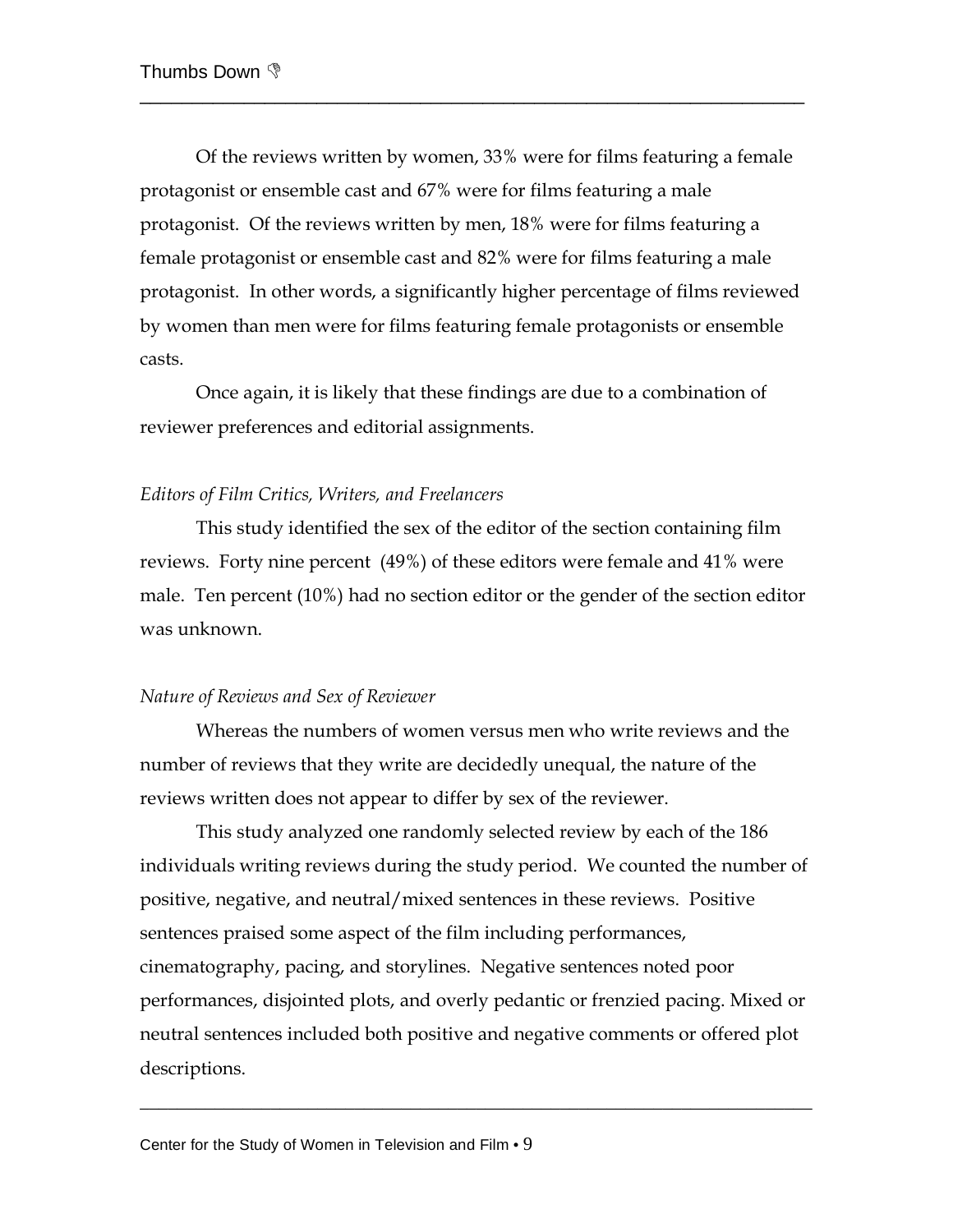On average, women and men wrote equally negative reviews. Both women and men wrote reviews with an average of 4 negative sentences. On average, women and men wrote equally positive reviews. Both women and men wrote reviews with an average of 5 positive sentences. The remaining sentences in the average 23-sentence review offered either mixed or neutral observations. In addition, women were not more likely than men to write significantly more positive reviews about films with at least one woman director and/or writer or featuring a female protagonist or ensemble cast. Similarly, men were not more likely than women to write significantly more positive reviews about films with only men filmmakers or featuring a male protagonist.

\_\_\_\_\_\_\_\_\_\_\_\_\_\_\_\_\_\_\_\_\_\_\_\_\_\_\_\_\_\_\_\_\_\_\_\_\_\_\_\_\_\_\_\_\_\_\_\_\_\_\_\_\_\_\_\_\_\_\_\_\_\_\_\_

## Conclusion

In summary, women are under-employed as reviewers of film in the nation's 100 largest circulation newspapers. Not only are women outnumbered as film critics, staff writers, other types of critics, and freelancers, women also review fewer films on average than men. In addition, larger proportions of the films reviewed by women are for films with romantic themes, and those with women filmmakers and women protagonists or ensemble casts. However, the actual reviews written by men and women do not differ significantly in their length or nature. Women and men write equally positive and negative reviews and do not become significantly more positive when writing about films with same-sex protagonists or filmmakers.

Overall, these findings suggest that film criticism in this country's newspapers is largely a male enterprise, echoing the predominance of men working on screen and behind the scenes in the film industry. In short, men dominate the reviewing process of films primarily made by men featuring mostly males intended for a largely male audience. The under-employment of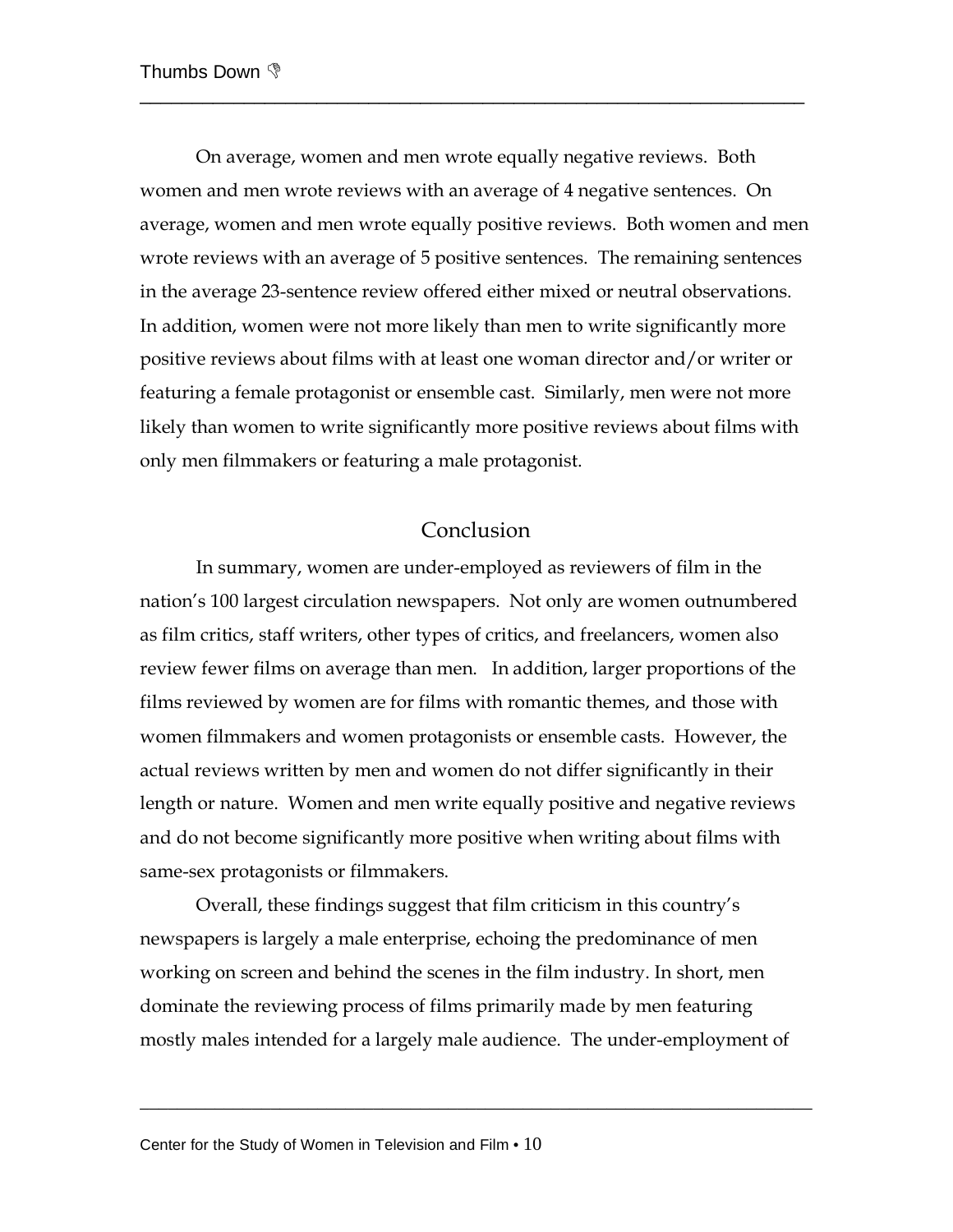women film reviewers, actors, and filmmakers perpetuates the nearly seamless dialogue among men in U.S. cinema.

\_\_\_\_\_\_\_\_\_\_\_\_\_\_\_\_\_\_\_\_\_\_\_\_\_\_\_\_\_\_\_\_\_\_\_\_\_\_\_\_\_\_\_\_\_\_\_\_\_\_\_\_\_\_\_\_\_\_\_\_\_\_\_\_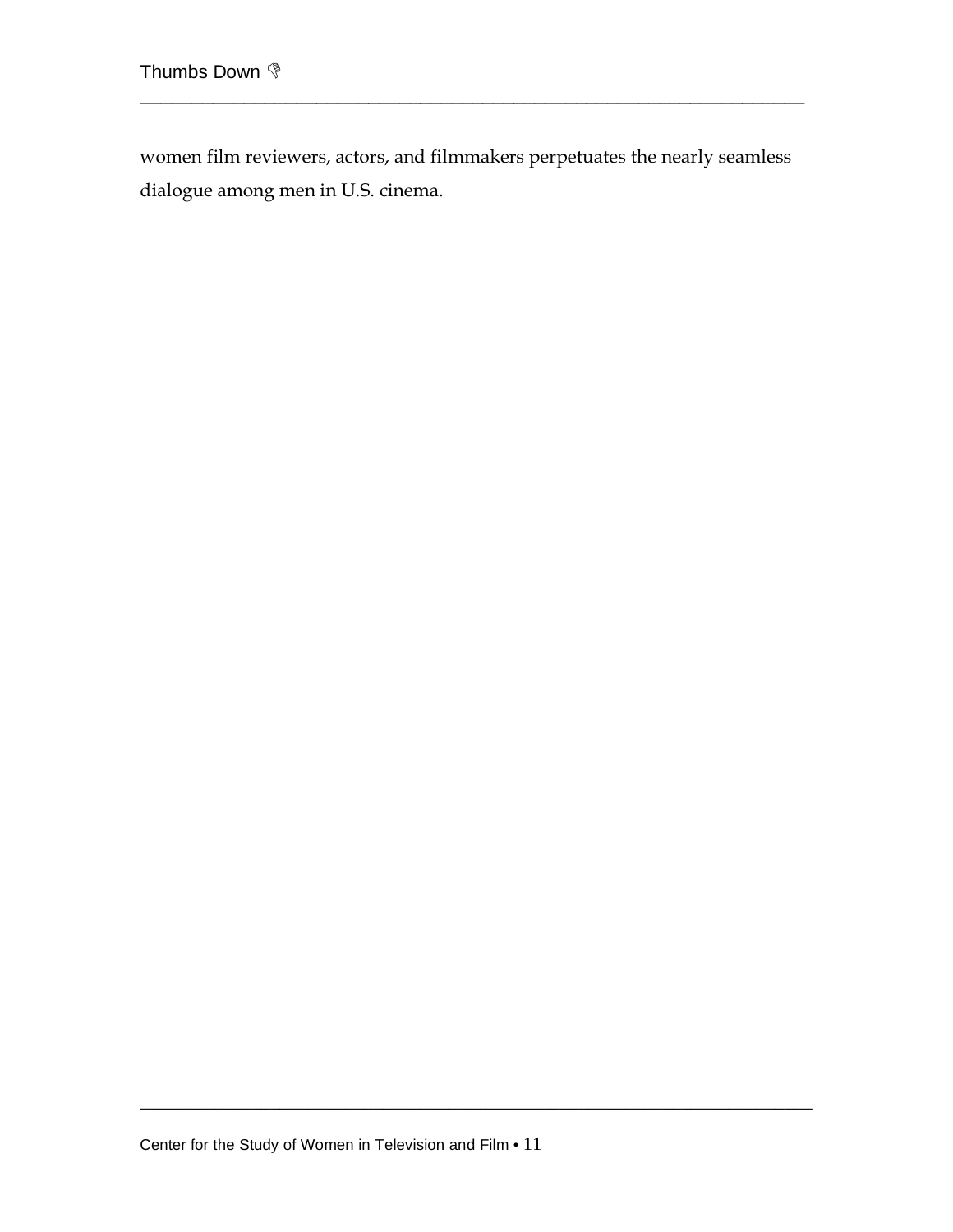# Appendix Top 100 U.S. Daily Newspapers\*

\_\_\_\_\_\_\_\_\_\_\_\_\_\_\_\_\_\_\_\_\_\_\_\_\_\_\_\_\_\_\_\_\_\_\_\_\_\_\_\_\_\_\_\_\_\_\_\_\_\_\_\_\_\_\_\_\_\_\_\_\_\_\_\_

|                          | Circulation                                                                                                                                                                                                                                                                                                                                                                                                                                                                                                                                                                                                                                                                                                                                                                                                                                                                                                                                  |
|--------------------------|----------------------------------------------------------------------------------------------------------------------------------------------------------------------------------------------------------------------------------------------------------------------------------------------------------------------------------------------------------------------------------------------------------------------------------------------------------------------------------------------------------------------------------------------------------------------------------------------------------------------------------------------------------------------------------------------------------------------------------------------------------------------------------------------------------------------------------------------------------------------------------------------------------------------------------------------|
|                          | 2,269,509                                                                                                                                                                                                                                                                                                                                                                                                                                                                                                                                                                                                                                                                                                                                                                                                                                                                                                                                    |
|                          | 2,043,235                                                                                                                                                                                                                                                                                                                                                                                                                                                                                                                                                                                                                                                                                                                                                                                                                                                                                                                                    |
|                          | 1,066.798                                                                                                                                                                                                                                                                                                                                                                                                                                                                                                                                                                                                                                                                                                                                                                                                                                                                                                                                    |
|                          | 775,766                                                                                                                                                                                                                                                                                                                                                                                                                                                                                                                                                                                                                                                                                                                                                                                                                                                                                                                                      |
|                          | 704,011                                                                                                                                                                                                                                                                                                                                                                                                                                                                                                                                                                                                                                                                                                                                                                                                                                                                                                                                      |
|                          | 693,382                                                                                                                                                                                                                                                                                                                                                                                                                                                                                                                                                                                                                                                                                                                                                                                                                                                                                                                                      |
|                          | 656,297                                                                                                                                                                                                                                                                                                                                                                                                                                                                                                                                                                                                                                                                                                                                                                                                                                                                                                                                      |
|                          | 576,132                                                                                                                                                                                                                                                                                                                                                                                                                                                                                                                                                                                                                                                                                                                                                                                                                                                                                                                                      |
| <b>Houston Chronicle</b> | 508,097                                                                                                                                                                                                                                                                                                                                                                                                                                                                                                                                                                                                                                                                                                                                                                                                                                                                                                                                      |
|                          | 410,579                                                                                                                                                                                                                                                                                                                                                                                                                                                                                                                                                                                                                                                                                                                                                                                                                                                                                                                                      |
|                          | 404,653                                                                                                                                                                                                                                                                                                                                                                                                                                                                                                                                                                                                                                                                                                                                                                                                                                                                                                                                      |
|                          | 397,294                                                                                                                                                                                                                                                                                                                                                                                                                                                                                                                                                                                                                                                                                                                                                                                                                                                                                                                                      |
|                          | 386,415                                                                                                                                                                                                                                                                                                                                                                                                                                                                                                                                                                                                                                                                                                                                                                                                                                                                                                                                      |
|                          | 382,796                                                                                                                                                                                                                                                                                                                                                                                                                                                                                                                                                                                                                                                                                                                                                                                                                                                                                                                                      |
|                          | 378,100                                                                                                                                                                                                                                                                                                                                                                                                                                                                                                                                                                                                                                                                                                                                                                                                                                                                                                                                      |
|                          | 373,805                                                                                                                                                                                                                                                                                                                                                                                                                                                                                                                                                                                                                                                                                                                                                                                                                                                                                                                                      |
|                          | 358,887                                                                                                                                                                                                                                                                                                                                                                                                                                                                                                                                                                                                                                                                                                                                                                                                                                                                                                                                      |
|                          | 350,157                                                                                                                                                                                                                                                                                                                                                                                                                                                                                                                                                                                                                                                                                                                                                                                                                                                                                                                                      |
|                          | 345,861                                                                                                                                                                                                                                                                                                                                                                                                                                                                                                                                                                                                                                                                                                                                                                                                                                                                                                                                      |
|                          | 336,939                                                                                                                                                                                                                                                                                                                                                                                                                                                                                                                                                                                                                                                                                                                                                                                                                                                                                                                                      |
|                          | 330,622                                                                                                                                                                                                                                                                                                                                                                                                                                                                                                                                                                                                                                                                                                                                                                                                                                                                                                                                      |
|                          | 310,803                                                                                                                                                                                                                                                                                                                                                                                                                                                                                                                                                                                                                                                                                                                                                                                                                                                                                                                                      |
|                          | 305,854                                                                                                                                                                                                                                                                                                                                                                                                                                                                                                                                                                                                                                                                                                                                                                                                                                                                                                                                      |
|                          | 304,334                                                                                                                                                                                                                                                                                                                                                                                                                                                                                                                                                                                                                                                                                                                                                                                                                                                                                                                                      |
|                          | 287,204                                                                                                                                                                                                                                                                                                                                                                                                                                                                                                                                                                                                                                                                                                                                                                                                                                                                                                                                      |
|                          | 279,878                                                                                                                                                                                                                                                                                                                                                                                                                                                                                                                                                                                                                                                                                                                                                                                                                                                                                                                                      |
|                          | 276,588                                                                                                                                                                                                                                                                                                                                                                                                                                                                                                                                                                                                                                                                                                                                                                                                                                                                                                                                      |
|                          | 273,609                                                                                                                                                                                                                                                                                                                                                                                                                                                                                                                                                                                                                                                                                                                                                                                                                                                                                                                                      |
|                          | 266,852                                                                                                                                                                                                                                                                                                                                                                                                                                                                                                                                                                                                                                                                                                                                                                                                                                                                                                                                      |
|                          | 261,573                                                                                                                                                                                                                                                                                                                                                                                                                                                                                                                                                                                                                                                                                                                                                                                                                                                                                                                                      |
|                          | 260,950                                                                                                                                                                                                                                                                                                                                                                                                                                                                                                                                                                                                                                                                                                                                                                                                                                                                                                                                      |
|                          | 258,696                                                                                                                                                                                                                                                                                                                                                                                                                                                                                                                                                                                                                                                                                                                                                                                                                                                                                                                                      |
|                          | 255,935                                                                                                                                                                                                                                                                                                                                                                                                                                                                                                                                                                                                                                                                                                                                                                                                                                                                                                                                      |
|                          | 255,675                                                                                                                                                                                                                                                                                                                                                                                                                                                                                                                                                                                                                                                                                                                                                                                                                                                                                                                                      |
|                          | 254,793                                                                                                                                                                                                                                                                                                                                                                                                                                                                                                                                                                                                                                                                                                                                                                                                                                                                                                                                      |
|                          | 236,172                                                                                                                                                                                                                                                                                                                                                                                                                                                                                                                                                                                                                                                                                                                                                                                                                                                                                                                                      |
|                          | New <u>spaper</u><br>1. USA Today<br>The Wall Street Journal<br>3. The New York Times<br>Los Angeles Times<br>5. New York Post<br>6. Daily News<br>The Washington Post<br>Chicago Tribune<br>10. Newsday<br>11. The Dallas Morning News<br>12. The Arizona Republic<br>13. The Boston Globe<br>14. Chicago Sun-Times<br>15. The Star-Ledger<br>16. San Francisco Chronicle<br>17. Star Tribune<br>18. The Atlanta Journal-Constitution<br>19. Detroit Free Press<br>20. The Plain Dealer<br>21. The Philadelphia Inquirer<br>22. The Oregonian<br>23. St. Petersburg Times<br>24. The San Diego Union-Tribune<br>25. The Orange County Register<br>26. Miami Herald<br>27. St. Louis Post-Dispatch<br>28. The Sacramento Bee<br>29. am New York<br>30. The Times-Picayune<br>31. The Washington Examiner<br>32. The Indianapolis Star<br>33. The Denver Post<br>34. Rocky Mountain News<br>35. The Kansas City Star<br>36. The Baltimore Sun |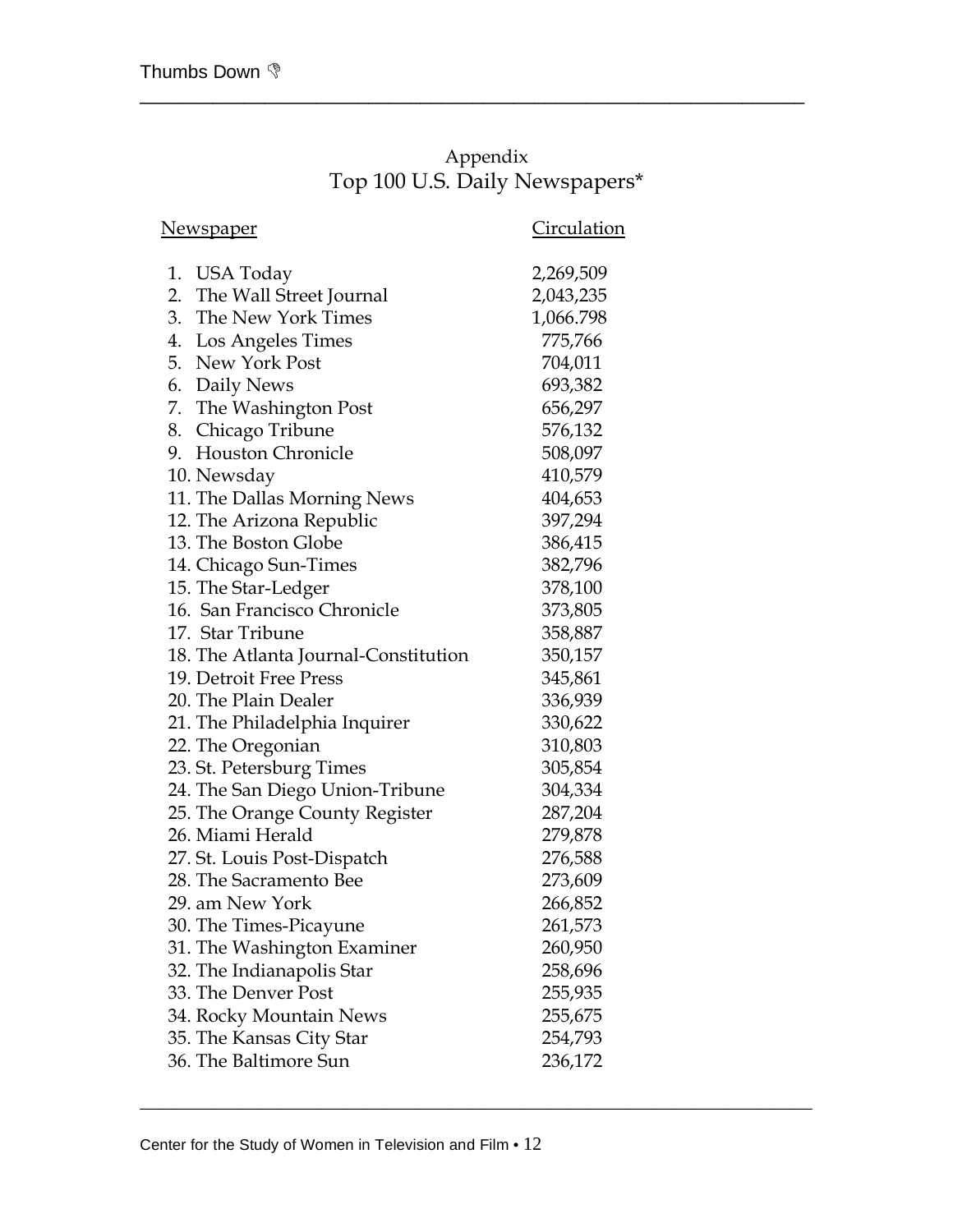| <u>Newspaper</u>                     | <u>Circulation</u> |
|--------------------------------------|--------------------|
| 37. South Florida Sun-Sentinel       | 235,154            |
| 38. Milwaukee Journal Sentinel       | 230,781            |
| 39. San Jose Mercury News            | 228,880            |
| 40. Express-News                     | 223,846            |
| 41. Orlando Sentinel                 | 221,826            |
| 42. The Tampa Tribune                | 220,277            |
| 43. The Columbus Dispatch            | 217,291            |
| 44. The Seattle Times                | 212,691            |
| 45. Pittsburgh Post-Gazette          | 212,075            |
| 46. The Courier-Journal              | 210,081            |
| 47. Fort Worth Star-Telegram         | 206,991            |
| 48. The Charlotte Observer           | 206,497            |
| 49. Boston Herald                    | 203,552            |
| 50. The Oklahoman                    | 201,947            |
| 51. The Detroit News                 | 201,482            |
| 52. The Cincinnati Enquirer          | 197,962            |
| 53. St. Paul Pioneer Press           | 184,371            |
| 54. The Buffalo News                 | 183,856            |
| 55. The Virginian-Pilot              | 183,210            |
| 56. Richmond Times-Dispatch          | 181,369            |
| 57. Hartford Courant                 | 179,066            |
| 58. Omaha World-Herald               | 177,919            |
| 59. Arkansas Democrat-Gazette        | 176,172            |
| 60. Investor's Business Daily        | 173,169            |
| 61. The Press-Enterprise             | 170,965            |
| 62. Contra Costa Times               | 168,689            |
| 63. Las Vegas Review-Journal         | 168,653            |
| 64. The Austin American-Statesman    | 168,569            |
| 65. The Palm Beach Post              | 167,605            |
| 66. The Record                       | 166,392            |
| 67. The News & Observer              | 165,483            |
| 68. San Francisco Examiner           | 165,183            |
| 69. The Tennessean                   | 165,131            |
| 70. Rochester Democrat and Chronicle | 156,129            |
| 71. Florida Times-Union              | 154,700            |
| 72. Commercial Appeal                | 154,403            |
| 73. The Providence Journal           | 152,736            |
| 74. Daily News                       | 151,215            |
| 75. Daily Herald                     | 151,200            |
| 76. The Fresno Bee                   | 149,491            |

\_\_\_\_\_\_\_\_\_\_\_\_\_\_\_\_\_\_\_\_\_\_\_\_\_\_\_\_\_\_\_\_\_\_\_\_\_\_\_\_\_\_\_\_\_\_\_\_\_\_\_\_\_\_\_\_\_\_\_\_\_\_\_\_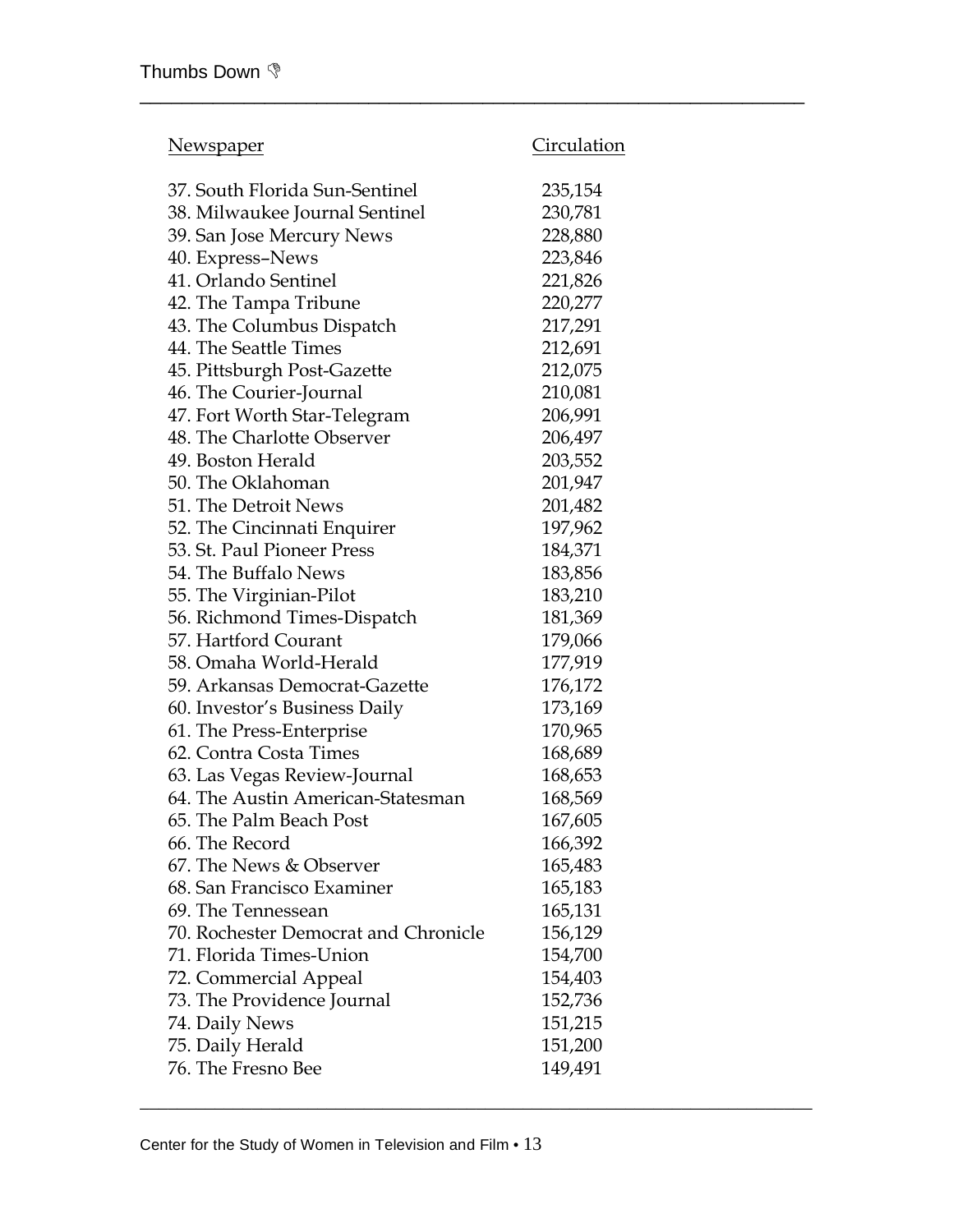| Ne <u>wspaper</u>              | Circulation |
|--------------------------------|-------------|
| 77. Asbury Park Press          | 148,690     |
| 78. The Des Moines Register    | 147,701     |
| 79. The Birmingham News        | 143,791     |
| 80. Honolulu Advertiser        | 139,312     |
| 81. The Grand Rapids Press     | 132,214     |
| 82. The Salt Lake City Tribune | 131,361     |
| 83. Seattle Post-Intelligencer | 126,225     |
| 84. Dayton Daily News          | 123,181     |
| 85. The Blade                  | 123,095     |
| 86. The Journal News           | 122,358     |
| 87. La Opinion                 | 121,572     |
| 88. Akron Beacon Journal       | 118,771     |
| 89. Tulsa World                | 117,844     |
| 90. The News Tribune           | 116,150     |
| 91. Knoxville News Sentinel    | 115,608     |
| 92. The Post-Standard          | 114,179     |
| 93. Daily News                 | 112,540     |
| 94. The News Journal           | 112,492     |
| 95. Lexington Herald-Leader    | 108,442     |
| 96. The Morning Call           | 108,200     |
| 97. Herald-Tribune             | 107,755     |
| 98. The State                  | 104,880     |
| 99. Arizona Daily Star         | 104,731     |
| 100. Albuquerque Journal       | 103,889     |
|                                |             |

\_\_\_\_\_\_\_\_\_\_\_\_\_\_\_\_\_\_\_\_\_\_\_\_\_\_\_\_\_\_\_\_\_\_\_\_\_\_\_\_\_\_\_\_\_\_\_\_\_\_\_\_\_\_\_\_\_\_\_\_\_\_\_\_

\*Source: 2007 Editor & Publisher International Yearbook